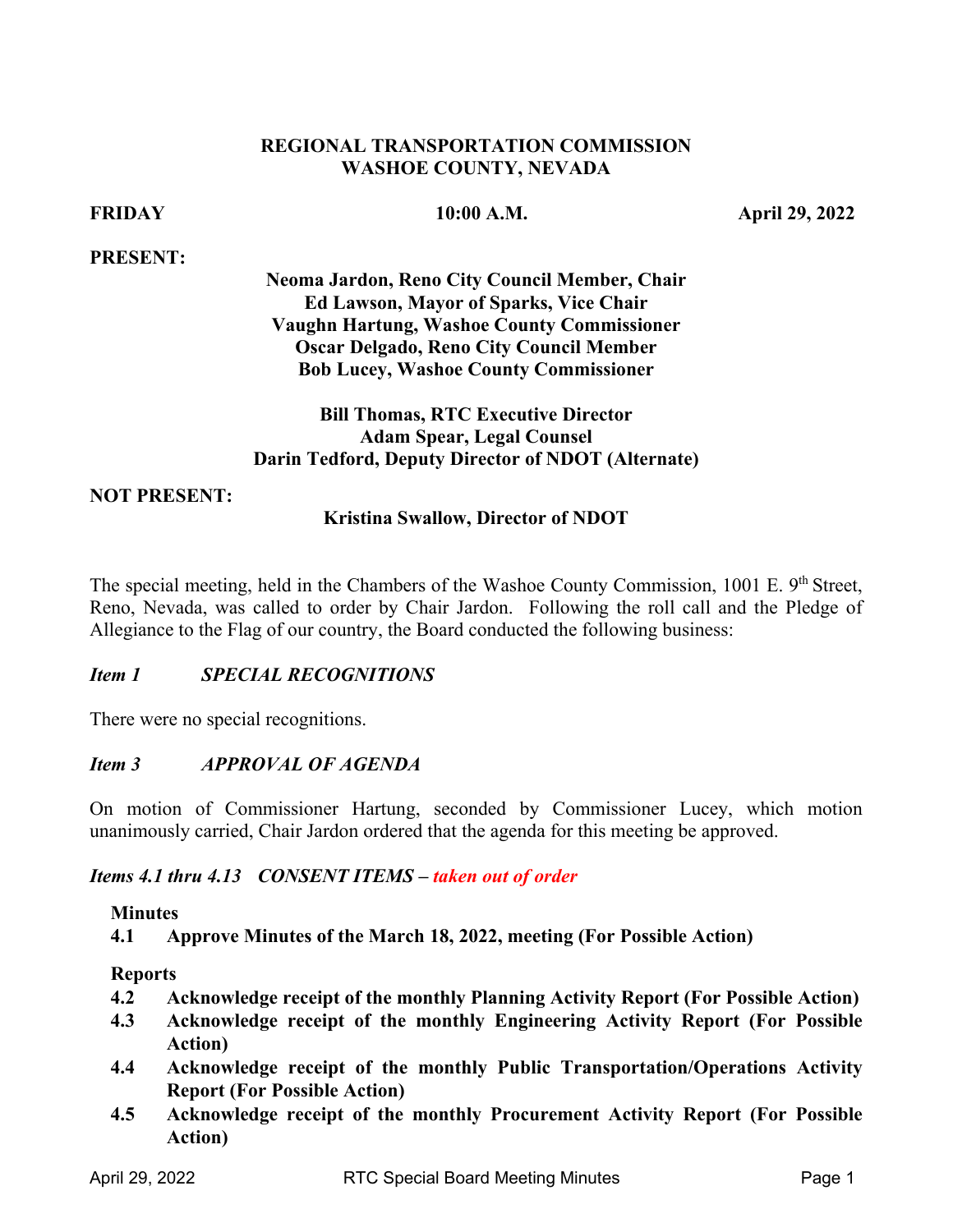**Multimodal, and Regional Road Impact Fee Advisory Committees (For Possible 4.6 Acknowledge receipt of the monthly Summary Report for the Technical, Citizens Action)** 

**Planning Department** 

- **Mobility Plan (For Possible Action) 4.7 Approve the Electric Vehicle and Alternative Fuel Infrastructure and Advanced**
- **Mobility Plan (For Possible Action) 4.8 Acknowledge receipt of the 2021 Bicycle & Pedestrian Data Collection Annual Report (For Possible Action)**

**Public Transportation/Operations Department** 

- **4.9 Approve Change Order #1 in the amount of \$129,000 for price increases related to**  99SWC-S490 (For Possible Action) **the purchase of fifteen (15) compressed natural gas (CNG) fueled paratransit vehicles utilizing the State of Nevada Fleet Vehicles procurement contract number**
- **grants for projects related to zero-emissions vehicles include a ZETP (For Possible 4.10 Approve a Zero Emissions Transition Plan (ZETP) to satisfy the federal requirement that any application to the Federal Transit Administration (FTA) for Action)**

**Engineering Department** 

 **4.11 Authorize the Executive Director to negotiate a Reimbursement Agreement with the City of Reno for its micro-mode pilot project in Downtown Reno, in and amount not-to-exceed \$400,000 (For Possible Action)** 

**Executive, Administrative and Finance Departments** 

- **4.12 Approve modifications to RTC Management Policy P-31, Transit Passenger and Visitor Conduct (For Possible Action)**
- **(Salary Adjustments and Pay-for-Performance) (For Possible Action) 4.13 Approve modifications to RTC Personnel Rule 2.3 (Unclassified Service) and 5.7**

 unanimously, Chair Jardon ordered that Consent Items 4.1 through 4.13 be approved. On motion of Commissioner Hartung, seconded by Commissioner Lucey, which motion carried

### *Item 2 PUBLIC INPUT – taken out of order*

 Chair Jardon opened the meeting to public input and called on anyone wishing to speak on topics relevant to the Regional Transportation Commission (RTC) that are not included in the current agenda.

Mr. Tom Daly, local resident, commented on the dangers that currently exist on Mt. Rose Highway and would like safety improvements made. He believes the removal of the advance warning signals and the timing change of the signals has significantly impacted the safety of the road.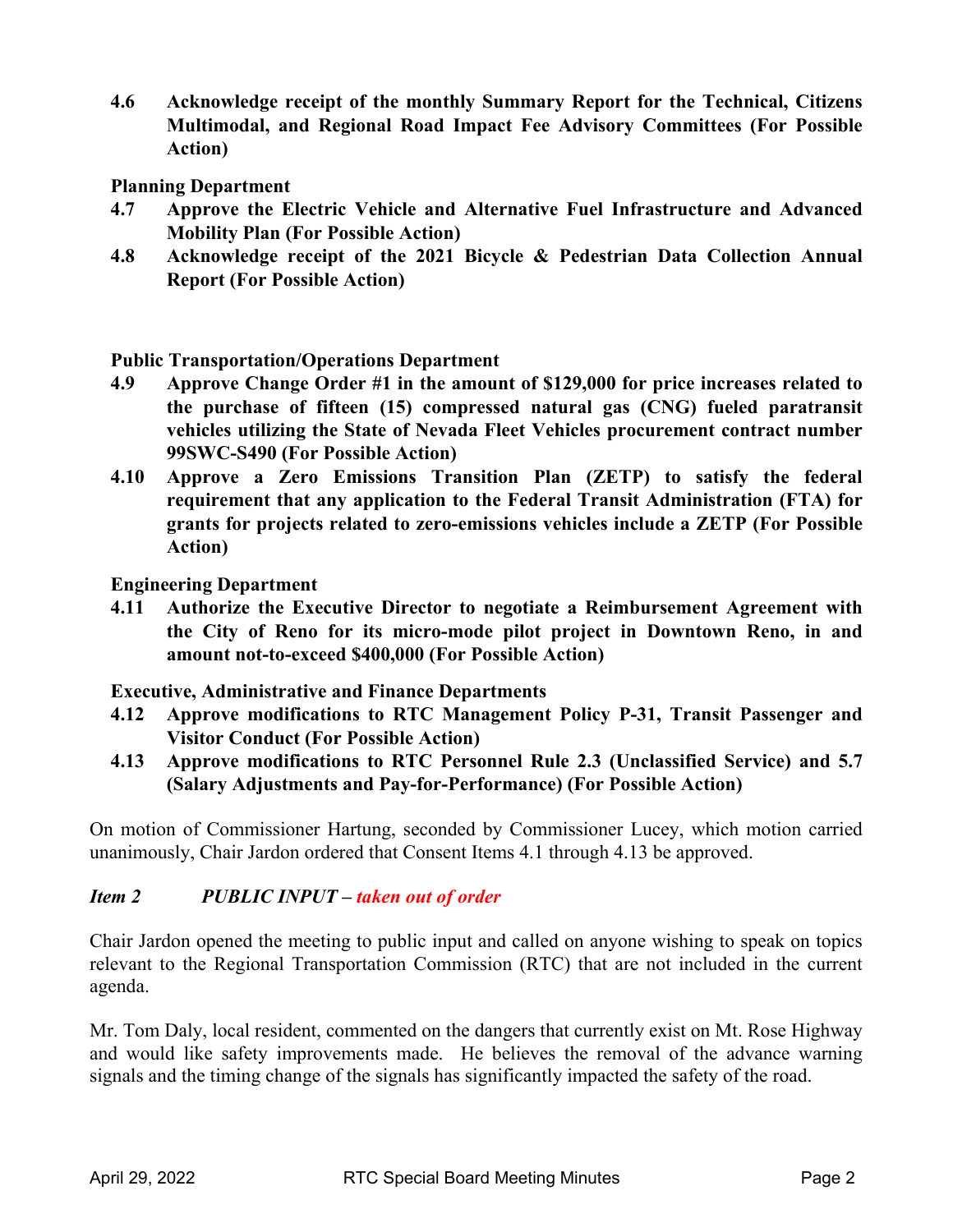the works for Toll Road, she is still opposed to any future project that may come up, but would Ms. Kelly Hyatt, local resident, said that although she found out that there is no project currently in approve of an animal bridge across Geiger Grade for the horses to safely cross over the roadway.

 Ms. Dora Martinez, local resident, would like the paratransit drivers to have high pay in the upcoming union negotiations. She also commented that Uber and Lyft drivers are not trained in ADA assistance for passengers and there is no accountability because there are no cameras in the cars.

 designed in the same manner as a flat region, such as in Texas. He believes the safety matters in Commissioner Lucey requested to speak on the Mt. Rose Highway comments and agreed with all of the safety concerns mentioned. He added that this is a mountainous area and should not be our region are not being adequately addressed by NDOT.

 Mr. Gary Watson, President of Teamsters Union, Local 533, expressed his disapproval of the way RTC and specifically, Bill Thomas, handled the situation during the Keolis employee strikes and believes the Board should call for his resignation.

 Mr. Ky Plaskon, representing TMBA, submitted a letter for the record pertaining to Item 4.11 under Consent on the agenda for April 29<sup>th</sup>. (attached)

 Emails and voicemails were submitted with comments in opposition to any project on Toll Road by the following:

Rhonda Gerych, local resident:

 I went on the RTC site and scanned through the South Meadows Multimodal Study. I received the info on Toll Road from someone at our HOA meeting. I found the thread on ND and saw your update. Thank you! I am not 100% positive of the person's name at our HOA mtg, however, I believe I could guess from some of the posts on ND. I am relieved to know the truth and that this is not something on the radar in the near future! It could have truly devastating effects on SO many if it were implemented as it initially appeared. With your information, I can see the bigger picture and appreciate the input and insight.

Rene Averett, local resident:

My name is Rene Averett and I own property in Via Bianca Estates. I bought my home in 1998 and have been part of this community since then, serving on the Board of Directors for several years. Like many in the association, I am retired and live on a fixed budget, even with my 401K fund.

 live in the north end of the association are like me. We bought homes and land here because we which relies on the assessments, if we lose the income from about 30 homes in the area. While my home is not threatened by the proposed road through our neighborhood, the people who loved the area, wanted a place we could afford, and planned to retire and live out our lives here. Now, this proposal to put an additional road to connect to US 395 threatens not only those who will lose their homes, but those of us living here with changes to our neighborhood, additional noise, and possible crime by opening it up closer to the public roads. It also affects our HOA,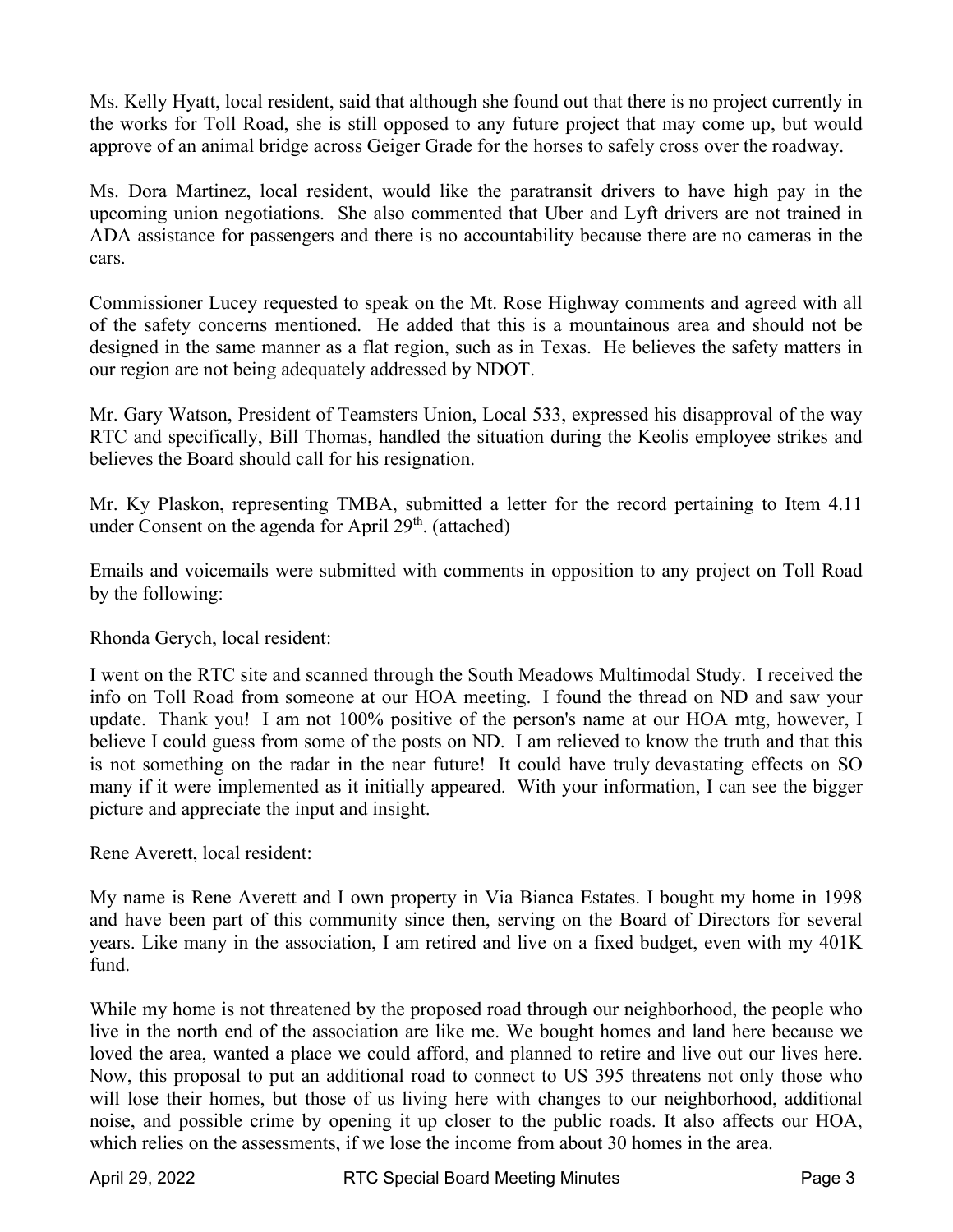But the most important part is that it will displace 30 families, whether it's two people or five or six, by forcing them out of the homes they bought because they could afford it. Even if they got around \$250,000 to \$300,000 for their house, where will they find an affordable house to move into with the same amount of space? I doubt the offer will give them upwards of \$500,000 to buy a new home.

 The proposed road is about two blocks from the existing road on Geiger Grade. Why not move it providing another exit road from Toll Road should a fire break out in the canyon. There is farther down Toll Road to one of the places where it's easier to cut across to US395? A road a few miles down would also provide another important feature that has been largely ignored in currently no other road for the people on the south side of US395 to escape. In our own association, we only have one exit and that is to Toll Road, meaning we are trapped if that exit is blocked. Theoretically, there is an easement to the south, but it is unusable and runs through property owned by others who do not wish to allow it.

 Curti Ranch Rd. and on to Veterans Parkway. A study done before all the apartment buildings I feel there are other options for this proposed road. People can exit to the north via Equestrian to were allowed at the roundabout at Geiger Grade reported that the additional building would not impact the traffic flow. But, it appears that it does now.

Please reconsider this plan. I am strongly opposed to taking the homes and land from people who bought here for the same reasons I did. I say no to this plan.

 One other concern is why we had no notification or information regarding this plan until one of our owners read something on Facebook.

Craig and Kimberli Tobeler, local residents:

 We have lived on toll road in the Via Bianca estates for forty two years. We are completely opposed to this plan and we will be attending the April 29 2022 meeting, thank you.

Laura Byrne, local resident:

 to change to decrease the risk of accidents and traffic, I feel taking homes is the wrong route. I home I did because as a single income household, I couldn't afford anything else in this market the most, but I implore you to think about the people who you will be removing from their homes. I worked very hard to be able to afford my first home in this horrible market and I struggled to be able to get the home I did. If you were to take my home, I won't have another option. I love my home very much and I will be devastated if you remove me from it. I know in the grand picture it with my family and friends. This past two years have been hard enough on us without something I was recently informed about the "Toll Rd extension". While I understand the need for something recently just bought my first home in the Via Bianca estates in September of 2021. I picked the right now. I am not one to say take someone's business but if you take business instead of the homes then you won't be displacing so many people. I know you must pick the options that helps is a tiny house to you but to me, it is my home. I planned to have many memories in this home like this happening.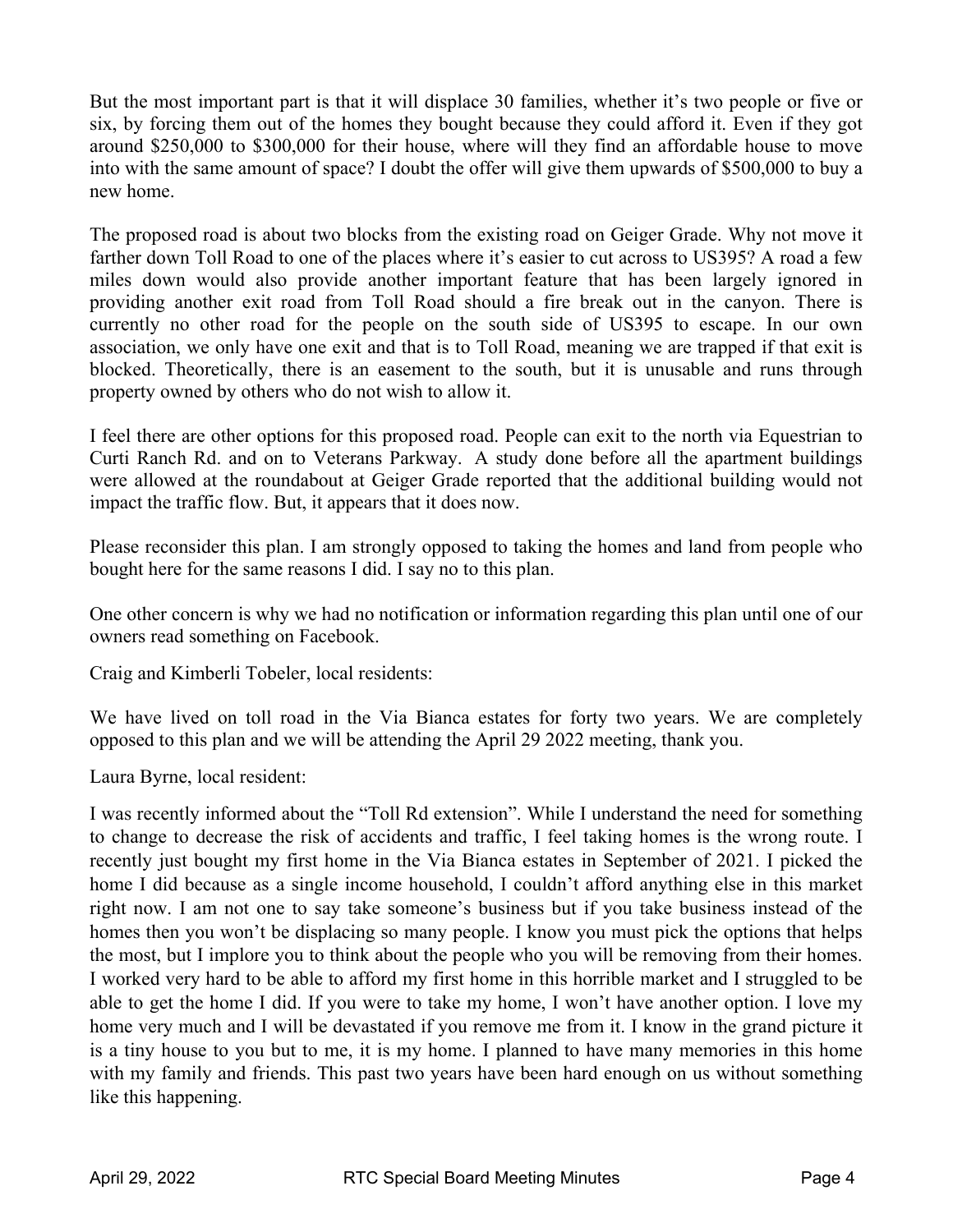Let me give you some of my back story so you can understand where I am coming from. I moved to California in 2011 so that I could help others by being a drug and alcohol counselor at an be closer to my family. This was one of the best decisions I ever made, and I couldn't be happier. One of the reasons I was so happy was because I was able to finally afford my own home, a place I could call my own. I am begging you to reconsider taking this from me. When I bought the home, I used all of my savings to do so because I didn't have more than my own paycheck to pay for it. I inpatient rehab after getting sober myself. While I was doing so during the pandemic, my family was struck with tragedy when we lost my father. I took this as a sign to be able to return to Reno to it had been a rental home for many years and needed a lot of TLC. I spent months and 10's of thousands of dollars fixing it up and making it a place that not only I was proud of but truly loved. recently did landscaping and put in some beautiful trees that I was very eager to watch grow over the years.

 I am at the mercy of this committee to please don't take my home from me. I don't have any options if you were to take this home from me. I have put my heart and soul into this home as it is and you will be crushing that part of me if you choose to do so.

Voicemail from Beth Hartman, local resident, is opposed to any extension of Toll Road to US 395 South because it looks like it will go through her mother's yard.

 Voicemail from Sherry Cairo (sp), local resident, is opposed to any extension of Toll Road to US 395 South because it looks like it will go through her house and she put everything she has into her home.

 Voicemail from Laura Byrne, local resident, is opposed to any extension of Toll Road to US 395 South because it looks like many homes will be taken, including hers, and she will not be able to purchase another home.

Voicemail from Margie White, local resident, is opposed to any extension of Toll Road to US 395 South because it looks like many homes will be taken in Via Bianca.

There being no one else wishing to speak, the Chair closed public input.

### *Item 5.1 thru 5.2* **DISCUSSION ITEMS AND PRESENTATIONS**

 **compensation accordingly, as it pertains to (1) the proper duties of the position and accomplishments of Fiscal Year (FY) 2021 goals, with the effective date of any**  with the effective date of any salary increase and/or bonus to be effective July 1,  **2022** *(For Possible Action)* **5.1 Review and evaluate Executive Director Bill Thomas' performance, and adjust salary increase and/or bonus to be effective retroactively to July 1, 2021, and (2) the proper duties of the position and accomplishments of Fiscal Year (FY) 2022 goals,** 

 Chair Jardon introduced this item, explaining that this is Mr. Thomas' first evaluation since being hired in April 2020. She then asked if the commissioners would like to begin with their comments.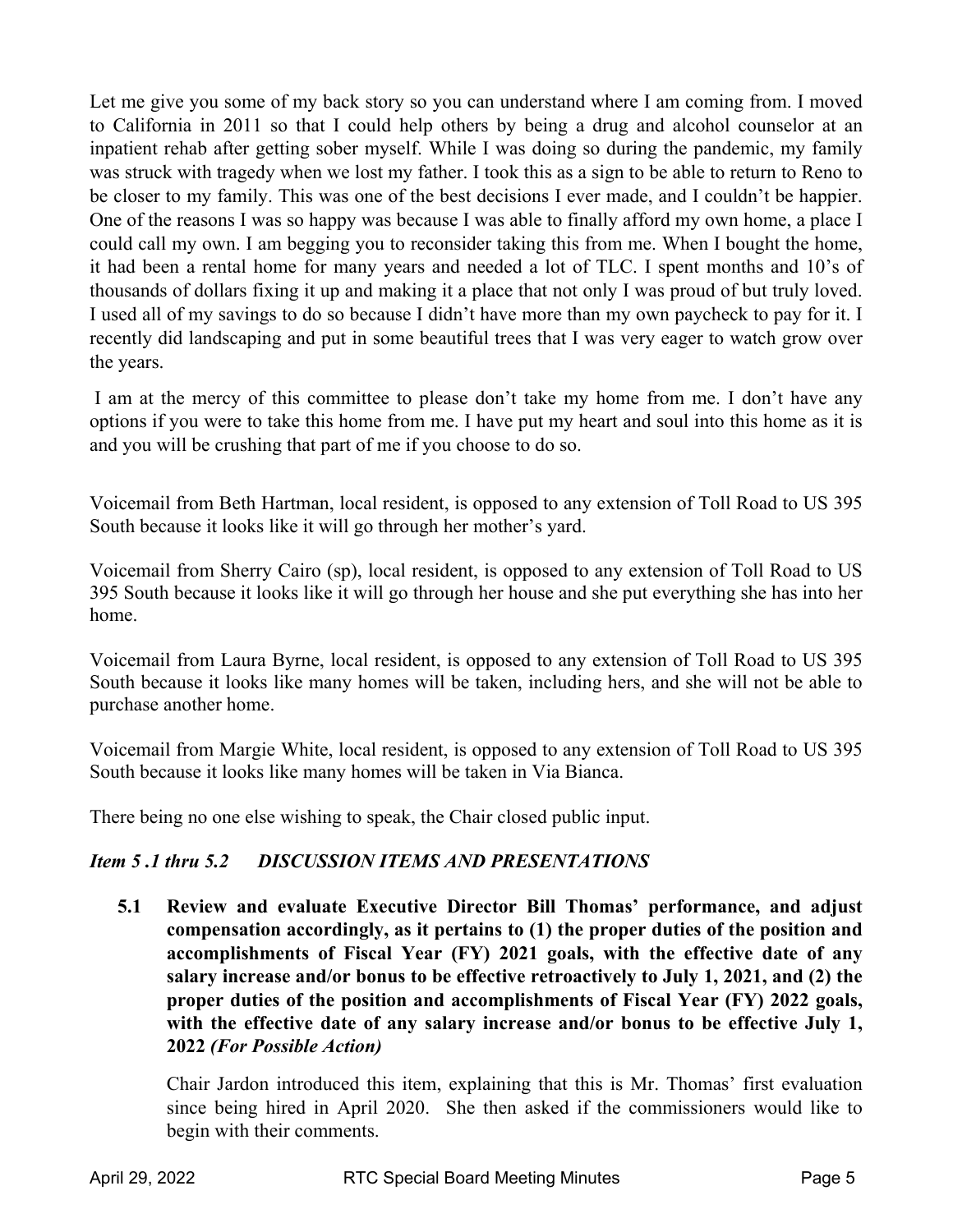In response, Vice Chair Lawson said that because this is a public evaluation, he would like Executive Director Thomas to tell everyone what he's accomplished in the past two years.

 E.D. Thomas began with an explanation of the way the staff report recommendation is years. He went on to say that a detailed list of his goals and their current status were included in the Board packet and then concluded by giving a presentation describing written. He said it is written so that it could be addressed as two separate evaluation some of those goals and achievements by both himself and the agency as a whole.

Commissioner Hartung would like the RTC to focus more on moving transit to where the housing is, using FlexRIDE or another manner, whatever works well to provide public transportation to the outlying areas, such as Spanish Springs or the Cold Springs area.

 He went on to say that he believes E.D. Thomas has done a very good job with the multitude of things he inherited, especially during an epidemic.

Mayor Lawson asked if funding has been set aside for new technology in the agency and a plan for the future.

 E.D. responded that the short answer is yes and additional information on that would be brought with the budget at the next meeting.

 believes E.D. Thomas has done a phenomenal job overcoming the challenges of building organization to grow. He added that Mr. Thomas has created more efficient processes within all branches of the RTC and has overcome the challenges of running an Commissioner Lucey said that E.D. Thomas has stepped into the role of Mr. Gibson, who had 20+ years of experience in transportation, but also during a pandemic. He a new culture within the organization and found a functional role for everyone within the organization such as the RTC.

 He said one thing he would be critical about is communications with the federal important to continue to improve those relationships. delegation and our grant process. Because the current CFO is leaving, it is even more

 improvements to the system. He would like to see E.D. Thomas building opportunities Commissioner Delgado said overall, E.D. Thomas has done a good job by continuing to provide transit service to those in need during the pandemic while implementing for greater and better communication to build ridership.

 Chair Jardon said that it takes a very solid and talented team to be successful. She then said that the Virginia Street BRT project is incredible and the vanpool program has grown significantly. She also asked if there is any manner in place to track driver behavior of the vanpool drivers. She had one pass her going approximately 90 mph on I-80 eastbound.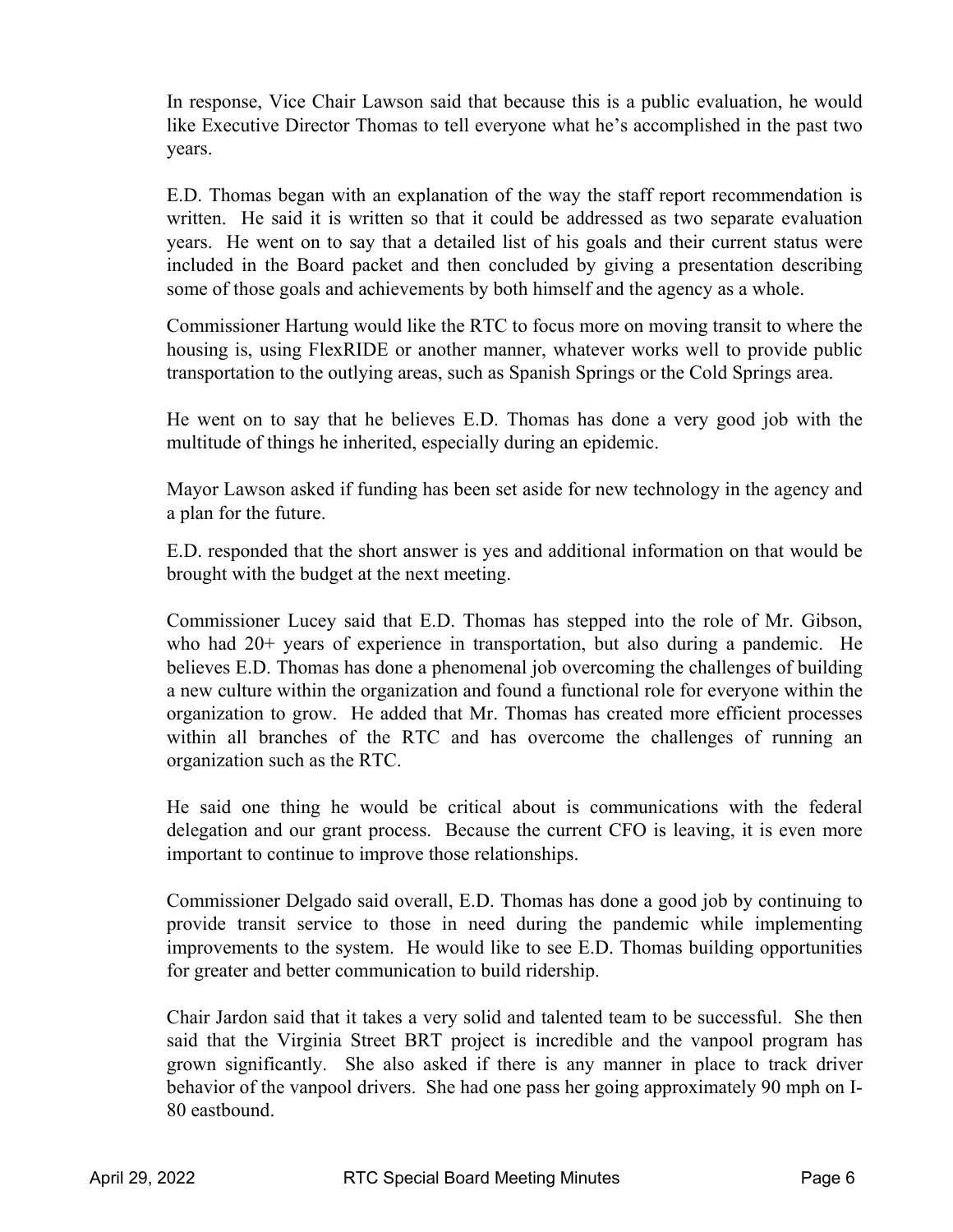Chair Jardon continued, saying that she has seen an improvement in communications in the past six months, probably due to more face-to-face meetings. She believes the driver roundtable meetings have been productive and great feedback that comes from them is extremely valuable. She added that face-to-face communications with direct staff and contractor staff is also invaluable.

 She agrees with the other commissioners on the successes of so many goals and is very happy about being 13 years ahead of schedule on having a 100% alternative fuel fleet.

Commissioner Hartung said he would like staff to look at the FlexRIDE app and some of the other apps being used around the nation to see how well they work. He has heard that the FlexRIDE app is difficult to use, so should be improved.

He also asked if the FlexRIDE vans have ADL onboard and if not, it should be adopted.

E.D. Thomas said that it does already exist.

 Commissioner Hartung asked E.D. Thomas to see if there is any possibility of looking into a rail option with Amtrak going out to the TRI-Center area and/or work with the neighboring county to build a rail system together.

 Chair Jardon commented that NDOT has caused great frustration about their projects in the region and would like to have the RTC potentially step in to help with some of those projects.

She would also like to take a new look at the Somersett/Verdi FlexRIDE program to find out why ridership has been so low.

 which should be more pedestrian, scooter and bicycle mode, instead of all roads being all Lastly, she wants RTC to be more realistic about which roads are capacity roads and things to all people.

 Chair Jardon then called Angela Reich, Director of Administrative Services, to the podium to provide a snapshot of what prior raises have been.

 the average staff increase was 5%. In the year 2020, there was a flat 2.1% increase due to the pandemic. She then predicted that the minimum increase for this year would be Ms. Reich said that she does not have the percentage for this year yet, but the prior year 5% and possibly a little higher.

Commissioner Hartung asked if the executive director receives a COLA like staff.

Ms. Reich responded that the RTC does not have a COLA and there have been no salary adjustments for E.D. Thomas in the past two years.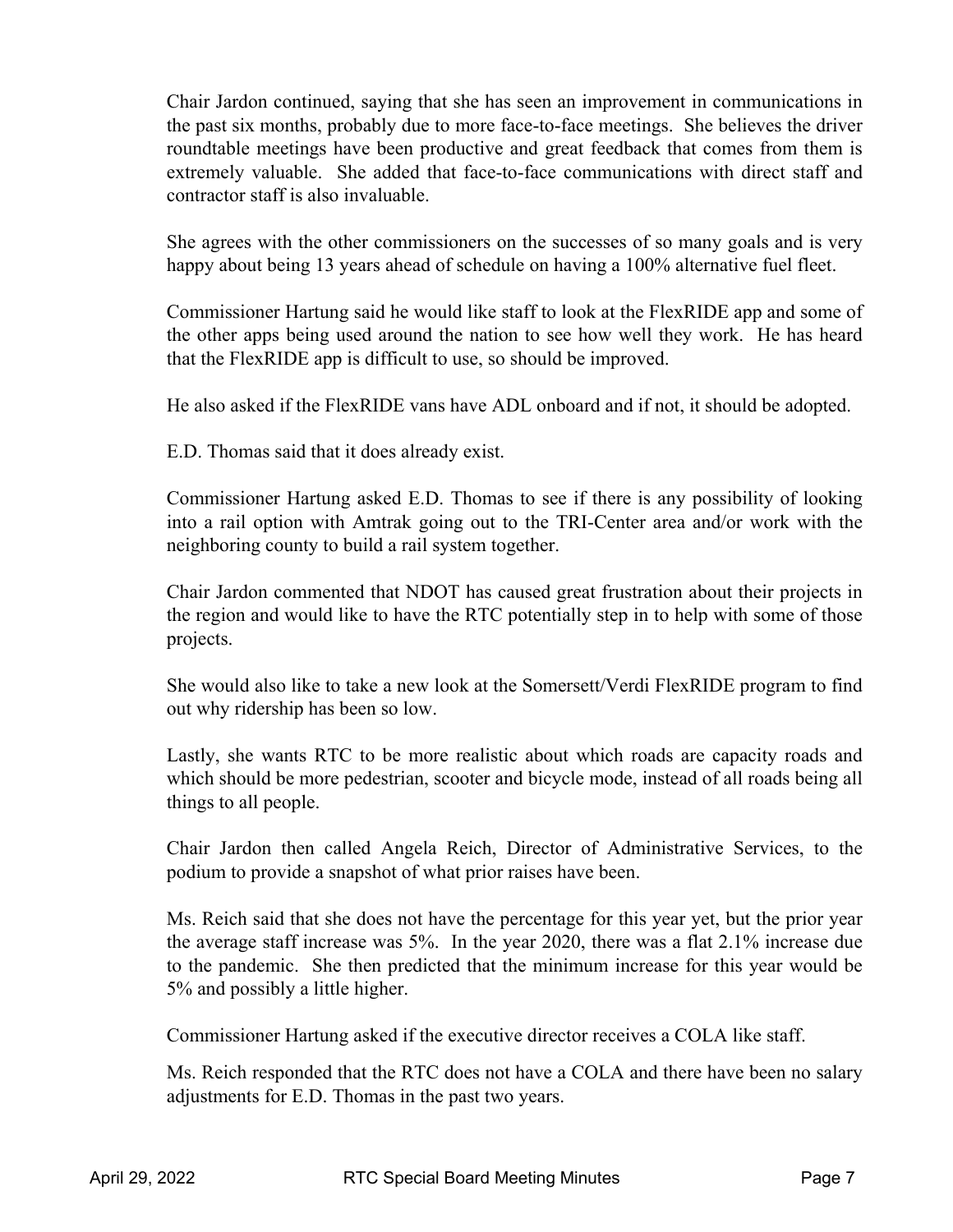Vice Chair Lawson said he would like to know what E.D. Thomas thinks his salary adjustments should be.

E.D. Thomas' expectation is that he should get something slightly less than what the employees get, so he asked for a little less than 5% for the prior year and 4.5% for the upcoming year.

 Chair Jardon asked Counsel Adam Spear how the motion should be taken, as one year at a time or both at once.

Mr. Spear said it is at the Board's discretion.

 something that is generally done at the County. Commissioner Hartung asked if the increases would be retroactive because that is not

 Commissioner Lucey then made a motion to give E.D. Thomas an increase of equal to what the employees received in 2021 at 5%, to be retroactive, and 4.5% for 2022. The motion was seconded by Commissioner Hartung and passed unanimously.

## **5.2 Acknowledge receipt of an update on the FY 2023-2027 Transit Optimization Plan Strategies (TOPS) and provide input and direction regarding the plan** *(For Possible Action)*

 comments, questions and requests made at the RTC Board Retreat held in January. Mr. Jim Gee, RTC Service Planning/Innovations Manager, addressed the Board to explain the purpose of the TOPS report, which came about in response to Commissioner

He then introduced Mr. Gary Hewitt of TMD (Transportation Management Design), who gave a presentation going over the details of the report and related suggestions for improvement to the overall service plan.

 Upon his conclusion, Chair Jardon asked Mr. Hewitt about his background and experience in the industry.

 should be done every 5-15 years, but RTC does it every 5 years or so. They work with Mr. Hewitt said TMD is based in Carlsbad, CA, and specializes in transit planning. This very large transit systems, such as Los Angeles and Honolulu and small town systems with only 10 buses. His personal background was as the transportation planning manager with the Orange County Transportation Authority and he has significant experience with microtransit and fixed route services planning and operations.

 Mr. Hewitt mentioned that we at the RTC already had a great deal of useful data that he was able to use, which is not normally the case.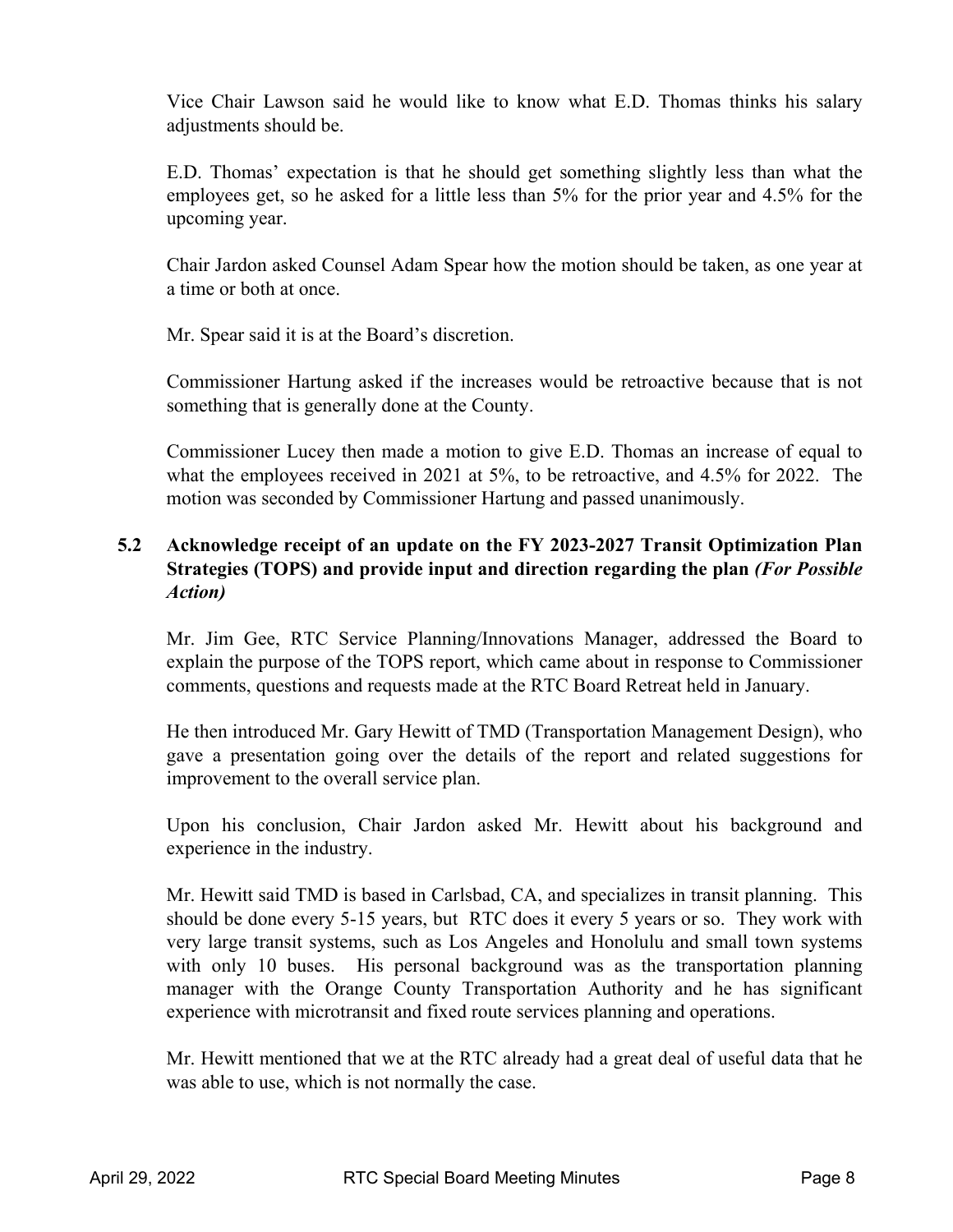Commissioner Hartung asked Mr. Gee why passengers on FlexRIDE keep getting their rides cancelled. He read the complaint that was sent to the FlexRIDE app.

 comments are monitored by RTC staff. Approximately 95% are a thumbs up. Mr. Gee said he will look into the cause for those cancellations and mentioned that those

 Commissioner Lucey asked Mr. Gee asked about the FlexRIDE routes proposed for the to be modified to address more businesses that are currently under construction. South Meadows area and the Route 52 current ridership. He would like more distinction on both Routes 52 and 56. He is glad that improved bus stops are currently under construction, which is a good thing, but would also like some modifications made to routes 52 and 56 with better connectivity. He would like the proposed FlexRIDE route

Commissioner Lucey also recommended a company he knows of that would be useful for our passengers to see where their bus is at any given time, similar to an "Uber" system.

Commissioner Delgado has a concern about removing bus route 19 on Wells Avenue.

 routes on each side of Wells that have much more frequent buses, so ridership has shifted Mark Maloney, Director of Public Transportation and Operation, explained that there are to those routes instead of using the Wells route as it only has a bus every hour.

 updates will be brought in the near future. Discussion continued about education and feedback from passengers and additional

On motion of Commissioner Hartung, seconded by Commissioner Lucey, which motion carried unanimously, Chair Jardon ordered that receipt of the update be acknowledged.

## *Items 6.1 thru 6.3 REPORTS*

## **6.1 RTC Executive Director Report**

New Staff Introductions:

He announced the addition of two new RTC staff members:

 other government bodies and committees, and ensured compliance to State and • Christian Schonlau joins the RTC as our new Finance Director. Christian comes to us from the Nevada State Board of Pharmacy where he served as the Chief Financial Officer. He managed the staff and operations for the agency's financial functions, provided testimony before the Legislature, Board of Examiners, and Federal statutes. He will be working with Stephanie to ensure a smooth transition.

We will be celebrating Stephanie's retirement at our May 20<sup>th</sup> Board meeting, which also happens to be her last day with the RTC.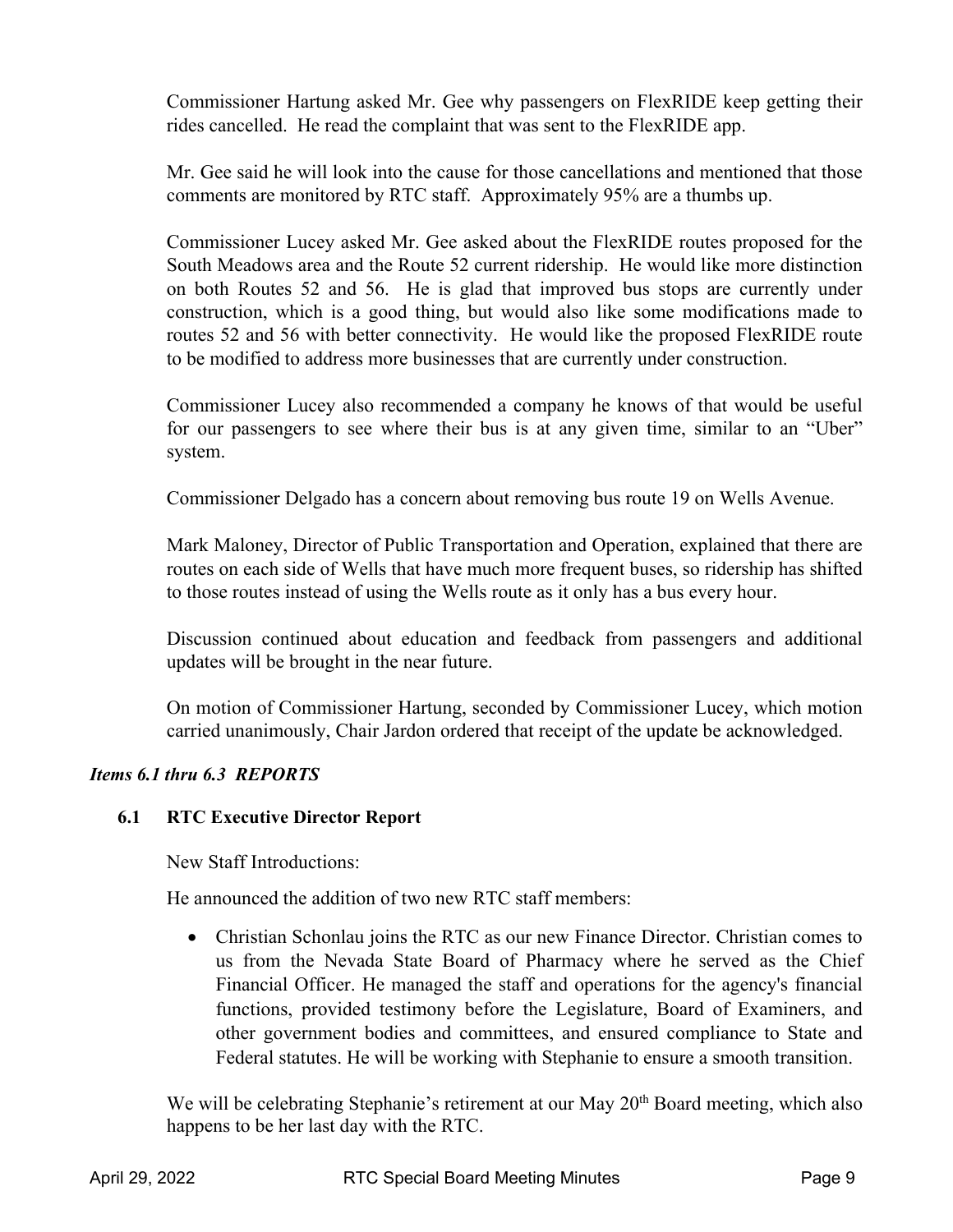• Graham Dollarhide joins the RTC as a Senior Technical Planner. Graham has 10 years of experience in the transportation planning field. He has worked at the state, regional, and local government levels.

We are excited to have you both join our team! Please join me in extending a warm RTC welcome.

- 1. Congratulations to the following employees for their milestone service anniversaries:
	- Ed Park, Senior Technical Transit Planner, with 25 years on May 5
	- Mark Maloney, Director of Public Transportation, with 5 years on May 5
	- Stephanie Haddock, Director of Finance, with 25 years on May 13
	- Karin Copeland, Procurement and Contracts Analyst, with 20 years on May 13
	- And Lon Harter, IT Analyst, with 15 years on May 29

 He noted that, if RTC's Public Affairs Manager, Michael Moreno, were still with us, everyone who came to the previous board meeting to honor Michael's contributions he would have reached his 20-year work anniversary on May 13. He thanked to our community.

- 2. Next, he acknowledged an the retirement of Senior Technical Transit Planner Tina instrumental in upgrading our passenger amenities, such as solar bus stops, transit technology projects, and was our lead grant writer for the transit department with success most recently with awards for hydrogen fuel cell and a digital twin research project with the University of Nevada, Reno. We thank her for her service to the Wu. Tina retired recently after spending 26 years with the RTC. She has been community and wish her well in her future endeavors.
- 3. RTC's very own Judy Tortelli was named the Engineer of the Year for 2022 by the He said he's sure he speaks for all of us when he says we are extremely proud of Judy and honored to be part of her team. Well-deserved and well done!!! Truckee Meadows Branch of the American Society of Civil Engineers (ASCE)!!! Congratulations!
- 4. Also at the ASCE event, the Virginia Street Project received the Project of the Year Award! This landmark project in the heart of our city has made Virginia Street a done. The entire community is benefitting from their efforts. Congratulations! safer, more inviting, and more transit-focused place for everyone from Midtown all the way to the University of Nevada, Reno. He congratulated Project Manager Jeff Wilbrecht and his team, including NCE, CA Group, SNC, and Atkins, for a job well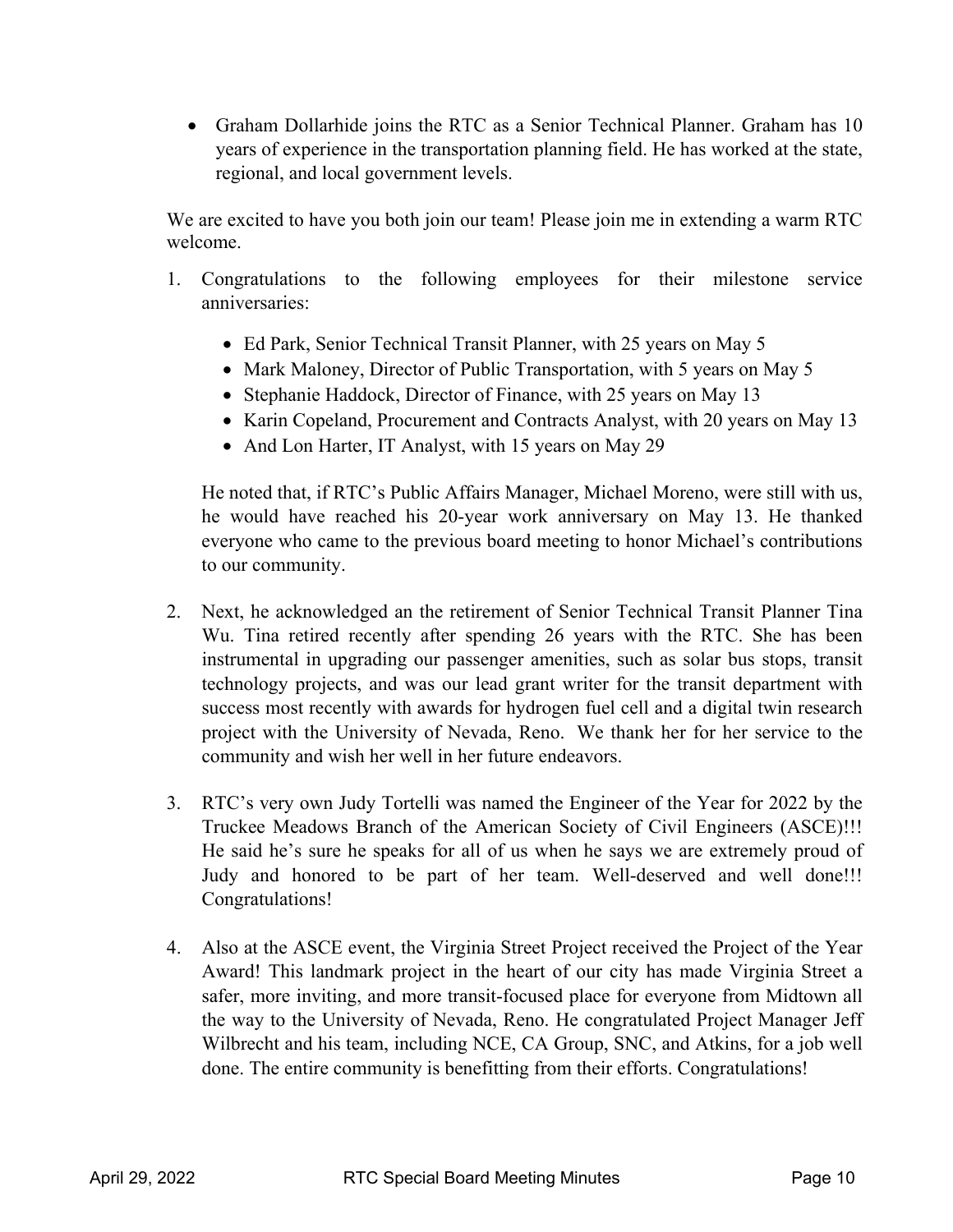- Association (APWA) 2022 Spring Conference for Transportation projects \$5 million 5. The RTC recently received an award for the Sun Valley Boulevard Multimodal Improvement Project Phase 1 at the Nevada Chapter of the American Public Works to \$10 million. The project includes roadway reconstruction, new sidewalks, new bike lanes, improved bus stops, and increased safety. This project has been recognized as a much-needed and appreciated improvement for the Sun Valley community. This is a great achievement for the RTC. Congratulations to Maria Paz Fernandez and her team, including Jacobs, NCE, Washoe County Public Works, Q&D Construction, and to all of the RTC.
- check out different options for their commutes, including our RIDE, FlexRIDE, carpooling are great ways to reduce traffic congestion on our roadways. 6. With gas prices on the rise, the RTC continues to offer transportation solutions for our community. The RTC encourages people to visit our website, rtcwashoe.com, to VANPOOL, and carpool-matching services. In addition to saving on fuel and reducing wear and tear on your personal vehicle, taking transit, VANPOOLing or
- 7. Last but not least May is Older Americans Month. As part of Older Americans Month, the Human Services Agency, the RTC and KOLO Cares have come together to host this year's Stuff A Bus Drive-By Donation Drive. New, never-been-used donations will be accepted at the Sparks Target, on Thursday, May 19, from 1 p.m. to 6 p.m. Donations will be stored at the Washoe County Senior Center to be given to seniors in need throughout the year.

 gloves/hats, shorts, t-shirts, shoes, coloring items (crayons/markers/pens), and Needed items include: hygiene products, toothbrushes/toothpaste, deodorant, soap, shampoo and conditioner, disposable razors and shaving cream, combs and brushes, sweatshirts, sweatpants, bus passes, gift cards, Uber/Lyft gift cards, Uber Eats/DoorDash gift cards, jackets, cleaning supplies, coloring books, large-print word search books, reading books, movie passes, blankets, slippers, socks, crossword puzzles in large print.

### **6.2 RTC Federal Report**

 E.D. Thomas mentioned that a written report was included in the agenda packet for this meeting and briefly mentioned some of the funding programs that staff are currently evaluating which are coming out as part of the infrastructure bill.